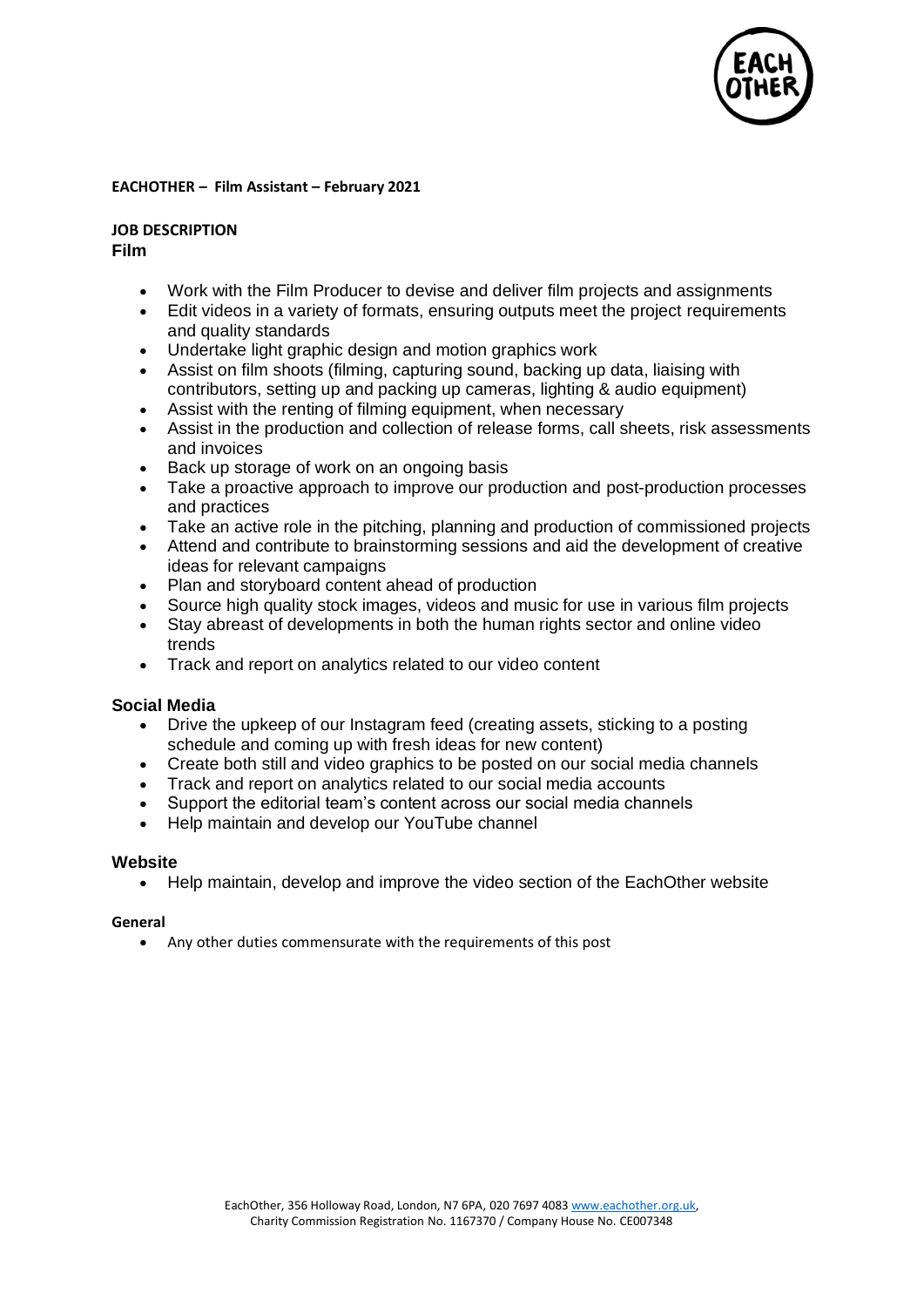

# **EACHOTHER - Film Assistant**

### **PERSON SPECIFICATION**

| <b>Experience and</b><br>Knowledge |                                                                                                                                 | <b>Essential</b> | <b>Desirable</b> | Where this will be<br>assessed                     |
|------------------------------------|---------------------------------------------------------------------------------------------------------------------------------|------------------|------------------|----------------------------------------------------|
|                                    | Proven videography<br>experience                                                                                                | X                |                  | Application/CV<br>(and if shortlisted -<br>a task) |
|                                    | <b>Excellent skills with</b><br>film editing software                                                                           | X                |                  | Application/CV<br>(and if shortlisted -<br>a task) |
|                                    | Specific experience with<br>Adobe Premiere, After<br><b>Effects and Creative Studio</b>                                         |                  | X                | Application//CV                                    |
|                                    | Experience on film shoots                                                                                                       | X                |                  | Application/CV                                     |
|                                    | Familiarity with a wide range<br>of modern filming equipment                                                                    |                  | X                | Application/CV                                     |
|                                    | Experience of motion<br>graphics and computer-<br>generated animation                                                           |                  | X                | Application/CV                                     |
|                                    | Experience of graphic<br>design                                                                                                 |                  | X                | Application/CV                                     |
|                                    | Experience of working with<br>websites                                                                                          | X                |                  | Application/CV<br>(and if shortlisted -<br>a task) |
| <b>Competencies</b><br>and Skills  | Ability to develop and<br>maintain internal and<br>external working<br>relationships and to be a<br>positive member of the team | X                |                  | Interview                                          |
|                                    | Ability to manage<br>competing priorities and<br>work independently to<br>meet deadlines and solve<br>problems                  | X                |                  | Interview                                          |